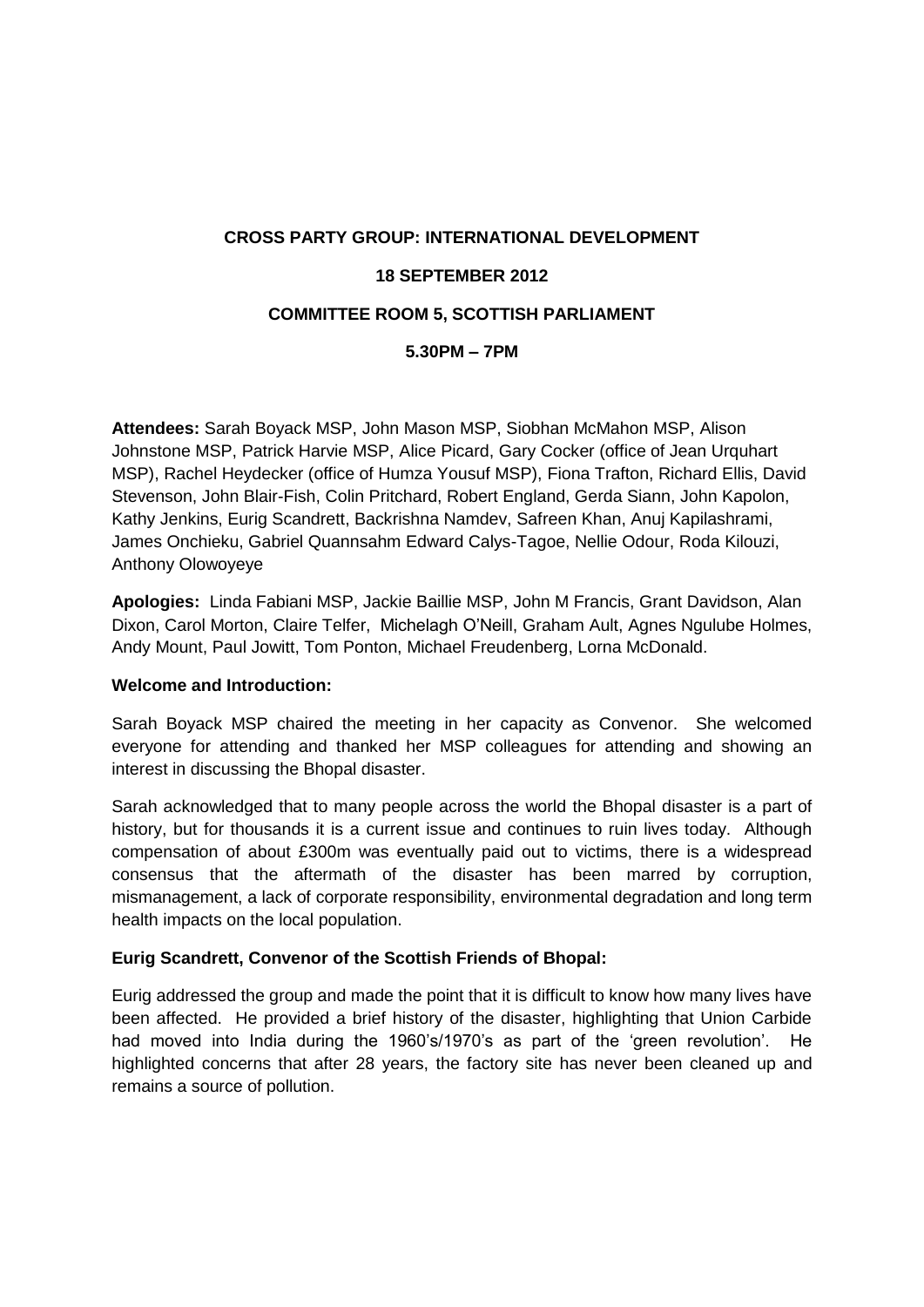#### **Safreen Khan:**

Ms Khan is a second generation survivor of the Bhopal gas disaster and provided a harrowing account of what it is like to live in an area that has been polluted and with contaminated water. She has developed health problems due to exposure to pollution and although there are medical centres nearby, there are often long queues and a lack of doctors on site. Ms Khan advised that there is great discontent that the Government have failed to provide safe drinking water. This has led to protests, including a march from Bhopal to Delhi (800km) and to people chaining themselves to the gates outside the Prime Minister's residence.

#### **Backrishna Namdev:**

Mr Namdev thanked the Scottish Parliament and the Cross Party Group for the opportunity to speak about his experience. He has experienced severe health problems and it has been a long struggle. He is of the view that there needed to be accountability from the State Government. Mr Namdey highlighted the key issues that he has campaigned on:

- The state and the company have been negligent and not cleaned up the chemicals;
- There has been insufficient support for Bhopal survivors and the local community;
- People suffering physical and mental disabilities caused by the gas disaster have not been given proper medical support or compensation.

#### **Questions and Answers:**

During the discussion which followed, concerns were raised that Dow Chemicals (who purchased Union Carbide Corporations (UCC) in 2001) have sponsored the Olympics for twenty years despite widespread concern about the legacy left after the disaster. In discussion criticisms were raised of the Indian Government that it had not acted firmly in the interests of the people of Bhopal.

#### **Next Steps:**

With the agreement of the meeting Sarah Boyack MSP offered to contact the following people:

- The UK Government;
- Consulate General of India;
- The organisers of the Glasgow Commonwealth Games:
- To raise these matters with Holyrood Magazine.